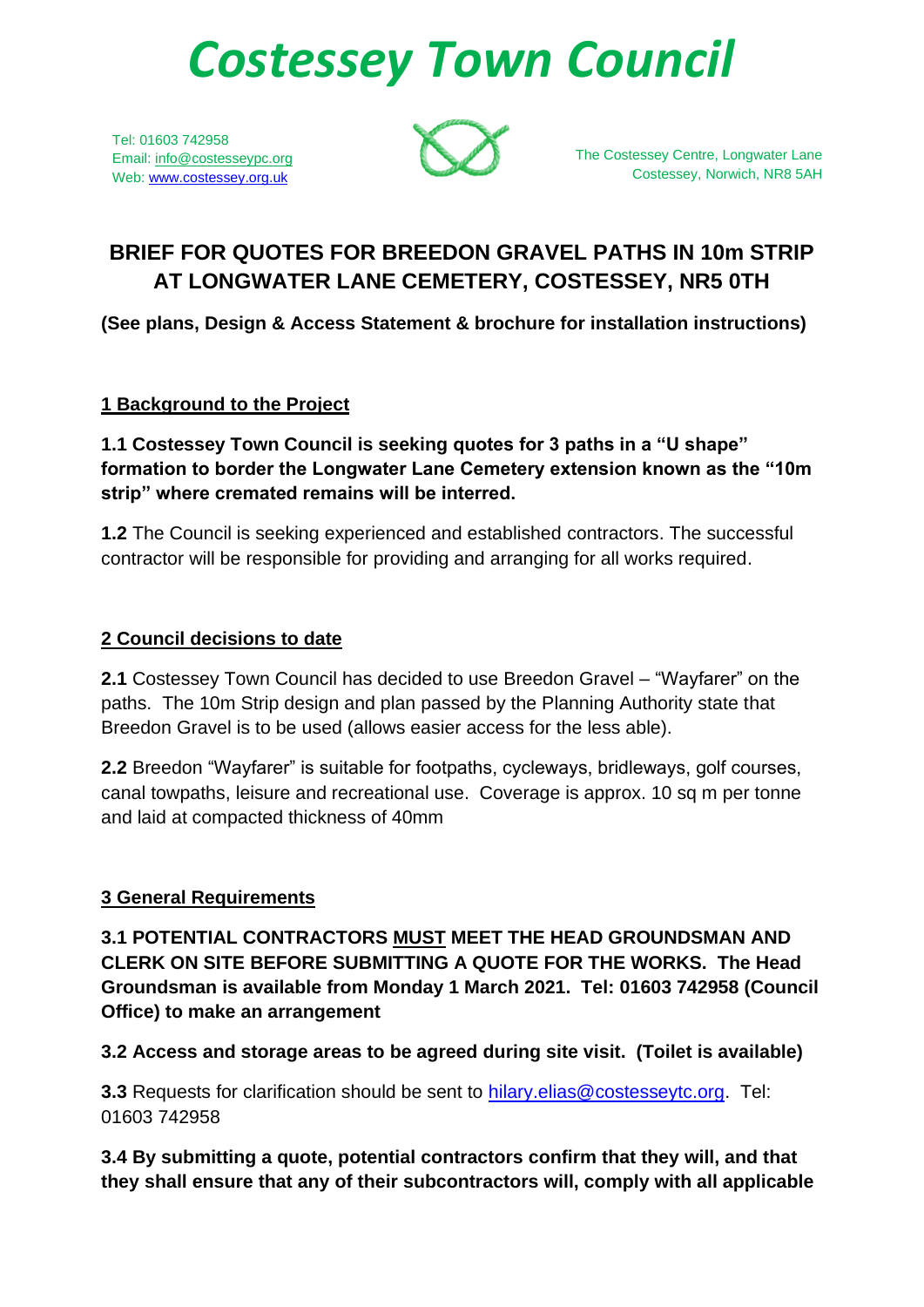**laws, codes of practice, statutory guidance and applicable Town Council policies relevant to the services being supplied and as prescribed in this brief.**

**3.5 Quotes to be submitted by 8am on Monday 19 April and be valid for 60 days**

**3.6 The successful contractor will be required to submit proof of Employer Liability Insurance and Public Liability Insurance before the start of the works**

**3.7** Examples of previous successfully completed work / references would be appreciated

**3.8 AS THE WORK IS TAKING PLACE IN A CEMETERY THERE WILL TIMES WHEN IT WILL NOT BE POSSIBLE TO UNDERTAKE THE WORK, SO ALLOWANCES MUST BE MADE FOR THESE INTERRUPTIONS.** 

**3.9 COUNCIL WILL ADVISE ON PLANNED FUNERAL DATES & TIMES, BUT SENSITIVITY AND RESPECT MUST BE SHOWN AT ALL TIMES TO MEMBERS OF THE PUBLIC ACCESSING THE CEMETERY TO VISIT THEIR LOVED ONES**

#### **4 Contractual Requirements**

**4.1 The works must be carried out in accordance with the supplier's instructions – any Method Statement must incorporate these.** (see note below for summary and brochure for detailed requirements):

**Note:** Breedon "Wayfarer" paths need to be laid onto a membrane over which is laid Type 1 sub base before the top surface is applied. This surfacing is NOT free draining, so a slight camber or cross fall would need to be created.

**4.2 Paths are to be a minimum of 1.2m and up to 2m wide.**

**4.3 Wider side paths might need a post to prevent vehicles parking on what is intended to be a wide path, not parking spaces (to be confirmed)**

**4.4 The plan shows a slight splay at the western end to allow integration with the main drive by the field gate**

**4.5 The path adjacent to the closeboard fence at the top of the 10m strip must be dug down to provide a level path, with no trip hazards or changes in level which might prove dangerous to members of the public, who might be wheelchair users, less able or unsteady on their feet, or be families with pushchairs.**

**4.6 The Council will make regular site visits to check progress.**

**4.7 Work may be subject to an independent inspection**